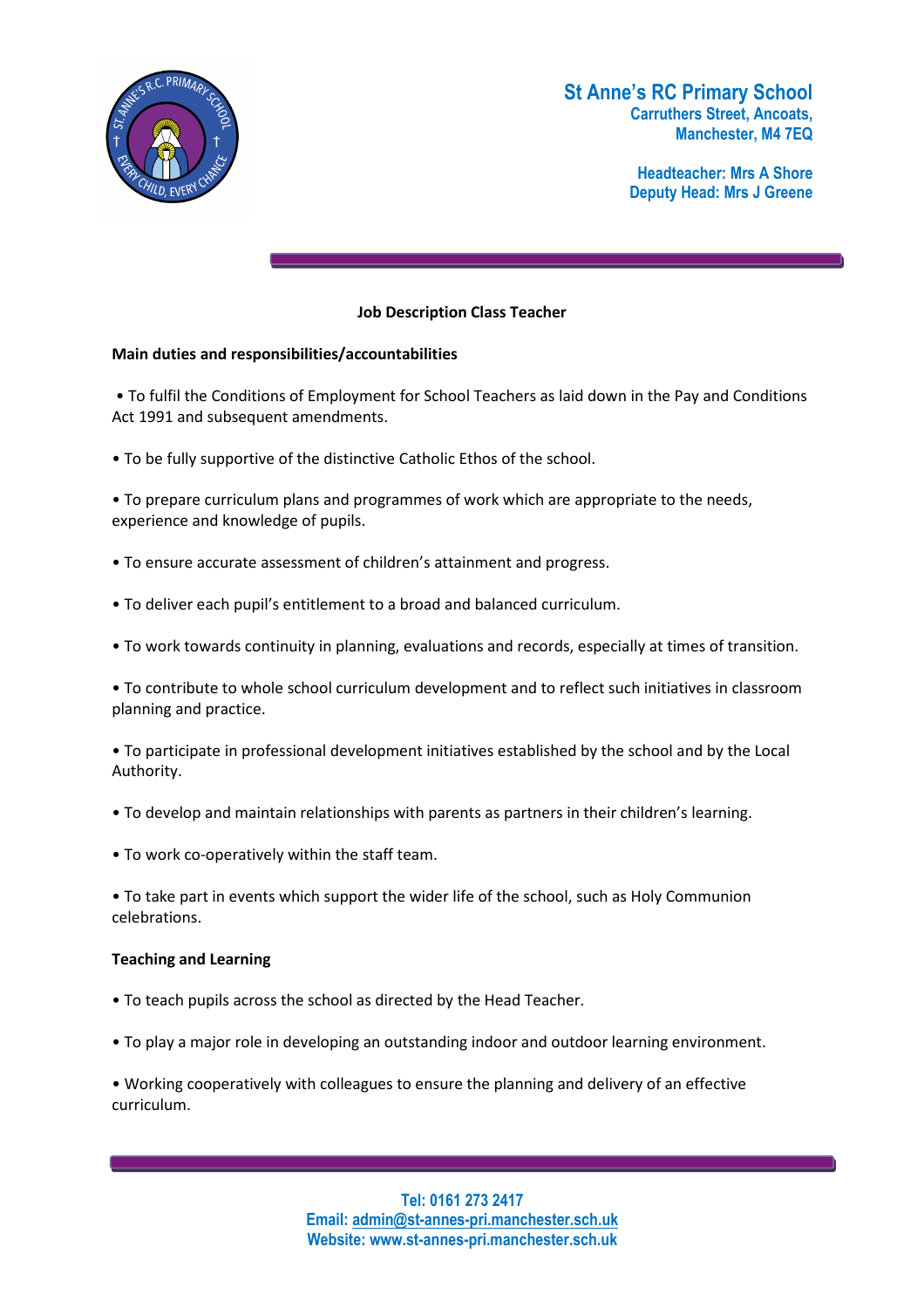• To seek ways of sharing good practice and contribute to professional dialogue about teaching and learning.

• To organise the day to day running of your classroom including the efficient management of school resources.

- To liaise with colleagues in order to support the successful transition of all pupils.
- To be an excellent role model.

#### Pastoral Care

• To help promote and safeguard the welfare of the children.

• To promote self-discipline, high standards of behaviour and positive attitudes on the part of all children and to implement policies and procedures to foster them.

## Communication and Community Links

• To develop and maintain positive and effective professional relationships with colleagues, parents, the local community and Governors.

• To provide information as required to the senior leadership team.

• To ensure that parents and pupils are well informed about the curriculum, attainment and progress.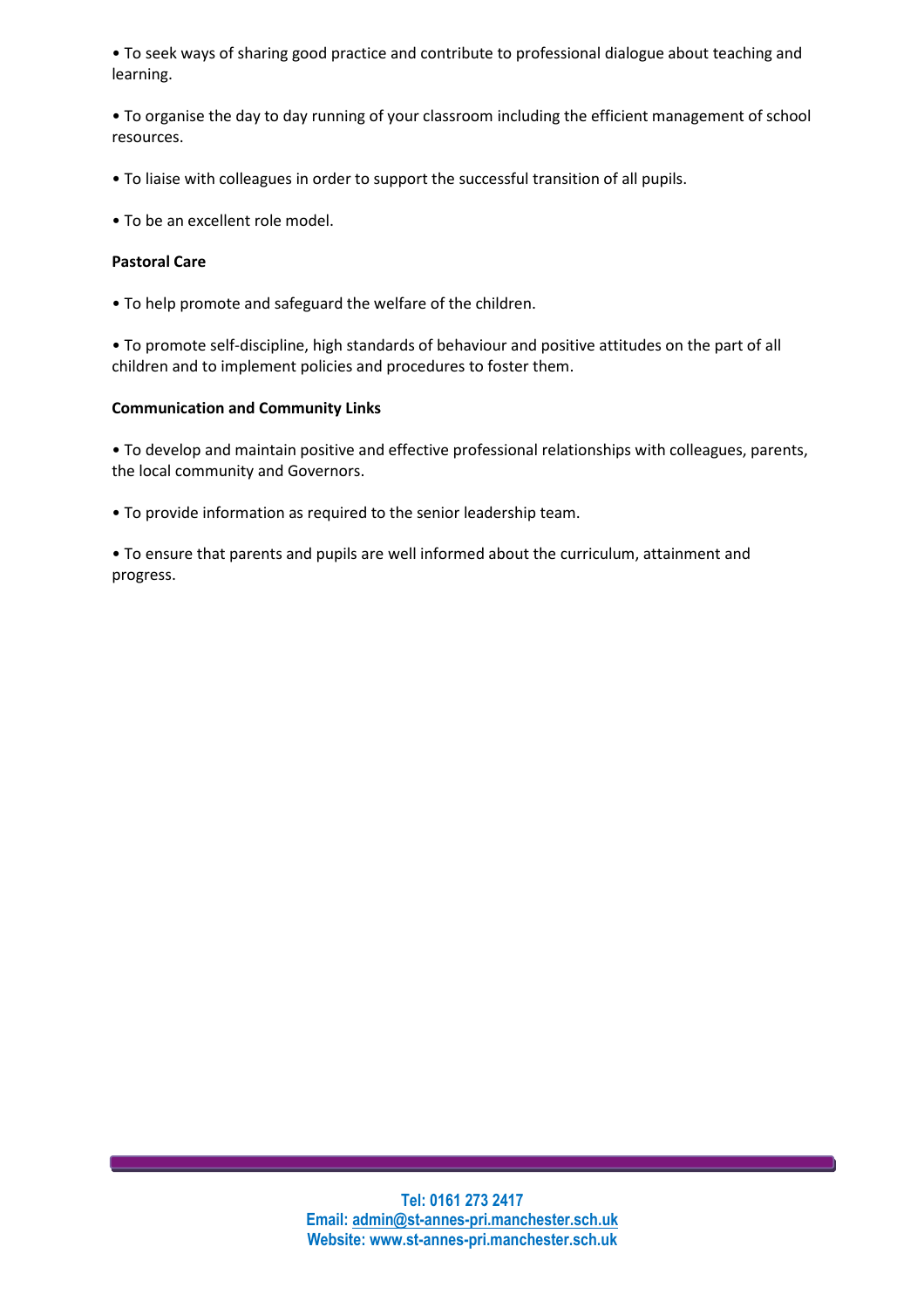Teacher: ST ANNE'S RC PRIMARY SCHOOL

## Essential Qualifications

- Qualified Teacher status
- Degree

## Desirable Qualifications

• Catholic Certificate in Religious Studies

## Leadership of subjects

• Αble to articulate a vision for their future role

## Knowledge and understanding.

The class teacher will have a knowledge and understanding of:

• Current practices and strategic developments in primary education across the whole primary school curriculum

- Child development and progression of basic skills in numeracy and literacy
- Philosophy of primary education which puts the child at the centre

• Planning for progression across the ability range, designing effective learning across a series of lessons

- Commitment to meeting the needs of all children whatever their ability or background
- The principles of 'assessment for learning' and a commitment to effective assessment as a means of developing teaching and learning.

• Statutory requirements of legislation concerning Equal Opportunities, Health & Safety, SEN, Child Protection and safeguarding.

- The positive links necessary within school and with all its stakeholders
- Effective teaching and learning styles and able to demonstrate such
- A range of positive behaviour management strategies
- How to achieve and maintain high standards of teaching and learning
- The analysis of pupil data assessment and effective targeting of individuals and vulnerable groups
- How the availability of a wider range of activities contributes to the development of the child.

#### Skills

The Class Teacher will be able to:

- Promote the school's aims positively, and use effective strategies to motivate and inspire pupils
- Develop good personal relationships within a team
- Establish, develop and build on close relationships with parents, governors and the community
- Communicate effectively (both orally and in writing) to a variety of audiences
- Create a happy, challenging and effective learning environment that is inclusive and engaging in which children can work and socialise productively, effectively and safely.
- Create a supportive atmosphere throughout school which will encourage staff and children to achieve high standards whilst being empathetic to children's individual personal needs

• Support staff in maintaining an efficient, successful and organised school environment.

Tel: 0161 273 2417